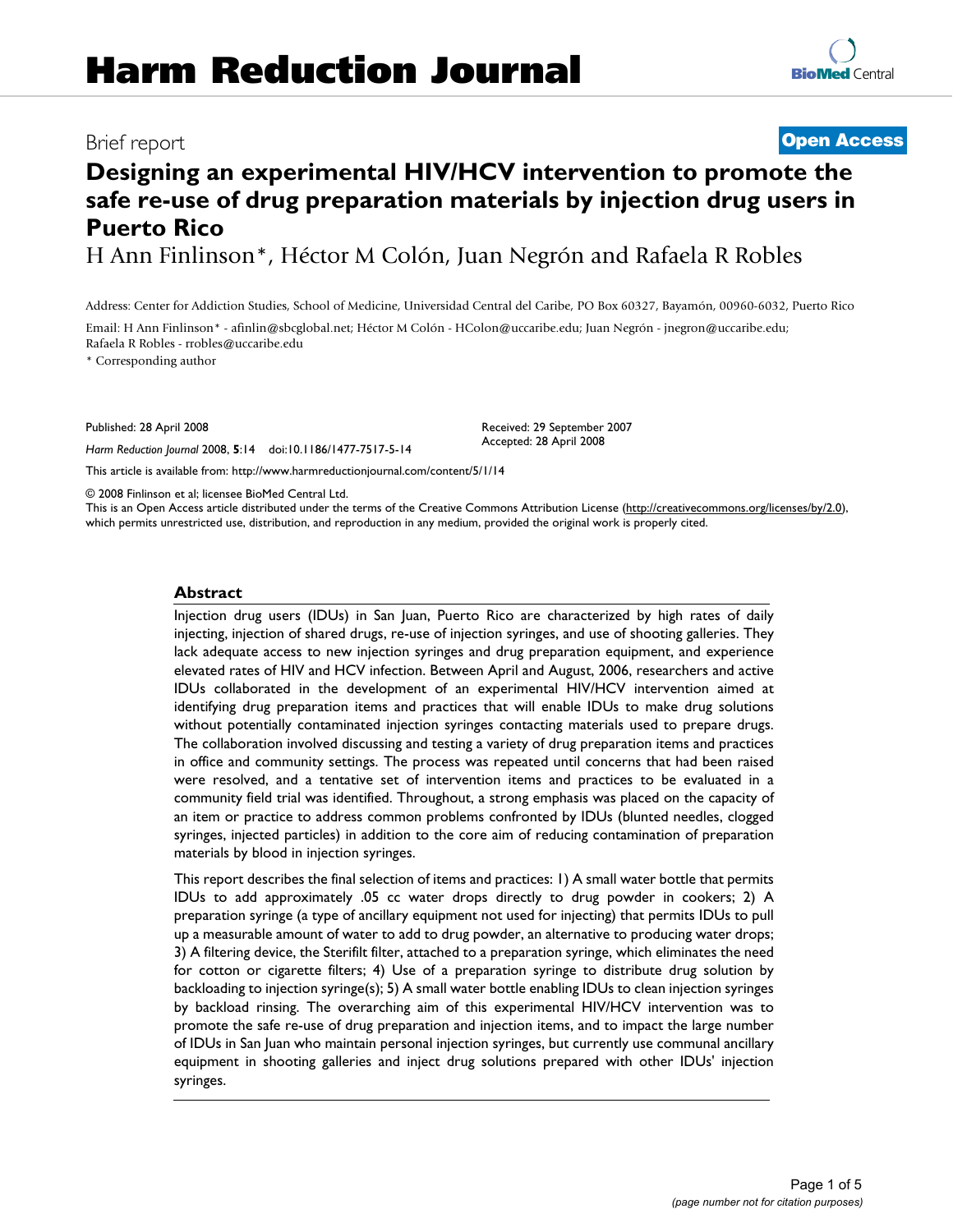# **Background**

HIV and HCV infection among injection drug users (IDUs) in Puerto Rico constitutes a public health emergency even after two decades of epidemiological and anthropological research [1]. Recent studies of streetrecruited IDUs in San Juan document HIV seroprevalence of 21% [2] and HCV seroprevalence of 89% [3]. Behind these disturbing statistics are consistently high levels of risky injection behaviors, including number of daily injections [4], utilization of shooting galleries [5], joint drug purchase and injection of shared drugs [6], and re-use of injection equipment [7]. At present, IDUs are unable to access adequate numbers of new syringes or ancillary injection equipment. The estimated 15,935 IDUs residing in San Juan [8] inject a mean of 184 times each month [9], meaning that 2,932,040 new syringes need to be circulated monthly if injection syringes are not to be re-used. The one source of free syringes and ancillary equipment is the needle exchange program which lacks funding to routinely provide HIV/HCV prevention kits [10] and currently distributes less than 1% of the syringes needed monthly (J. Negron, unpublished data). Not surprisingly, IDUs attempt to extend the life of each syringe, resulting in a mean reuse rate of six times per syringe [11].

In response to this public health crisis, researchers and IDUs from San Juan are collaborating in an experimental HIV/HCV prevention intervention aimed at identifying drug preparation items and practices that will enable IDUs to make a drug solution using ancillary equipment not exposed to blood, and to transfer the solution to the barrel of an injection syringe after its plunger is removed (i.e., by backloading). This report describes the initial phase in the development of the intervention in which potential items and practices were identified and tested through an iterative process until concerns raised in office and community settings were resolved. Throughout, the capacity of an item or practice to address common problems IDUs confront (e.g., blunted needles, injected particles) received special attention, in addition to the central aim of reducing contamination of preparation materials by blood in injection syringes.

# **Methods**

Selection criteria for participating IDUs included: current drug injecting, age 18 or older, Puerto Rican self-identification, residential stability, and expressed interest in drug injecting innovation. An outreach worker contacted 18 potential participants; 10 (7 males, 3 females) were selected after a screening interview with the project ethnographer. Five IDUs were recruited from one San Juan community and five from a second community. Participants received information about study objectives, activities, confidentiality protections and compensation. Participants received \$20.00 for each of three office-based

sessions; 9 of the 10 participants attended all three sessions. The amount of compensation was comparable to payments for focus group participation in recent HIV/ HCV studies. Participants were not compensated monetarily for testing potential intervention items in community settings. The UCC Institutional Review Board approved all study procedures.

The office-based sessions were held in community centers. Three rounds of sessions were conducted between April and August, 2006. For each round, a session was held in one community, and on the following day a session was held in the other community. Thus the three rounds produced a total of six sessions. At the beginning of each session, participants were offered refreshments; sessions lasted about 1.5 hours.

The content of office-based sessions changed as the intervention evolved, however all sessions followed a similar structure: introductory comments about the study's objectives; demonstrations and discussions (e.g., current drug preparation practices, potential intervention items and practices); concluding remarks about arrangements for supplying participants with samples of items under consideration.

Audio-visual recordings were made of each session with the participants' prior consent. In Round I, a single stationary camera recorded the facilitator and session participants. In Rounds II and III, a second hand-held camera was added, which provided close-ups of participants' hands as they demonstrated or practiced using different items. Within two days of a round of sessions, the research team examined audio-visual recordings, taking detailed notes and transcribing participants' comments. The research team then discussed the issues raised during the sessions and identified steps to be taken for up-coming sessions.

# **Findings**

Researchers and IDUs discussed and tested several drug preparation items and practices before making a final selection, described below, to be evaluated in a community field trial.

#### *Forming the drug solution (putting water into a cooker containing drug powder)*

Two potential intervention items and practices were identified. (1) The flip-top bottle (Figure 1a) is easily refilled and permits IDUs to add approximately .05 cc water drops to powder in cookers. This particular unit of water facilitates quick calculation of the total amount of water needed (e.g., 8 drops for .40 cc water). The bottle is a 1.25 oz natural color, low-density polyethylene (LDPE) oval bottle with 18 mm flip top cap and 4 mm uncontrolled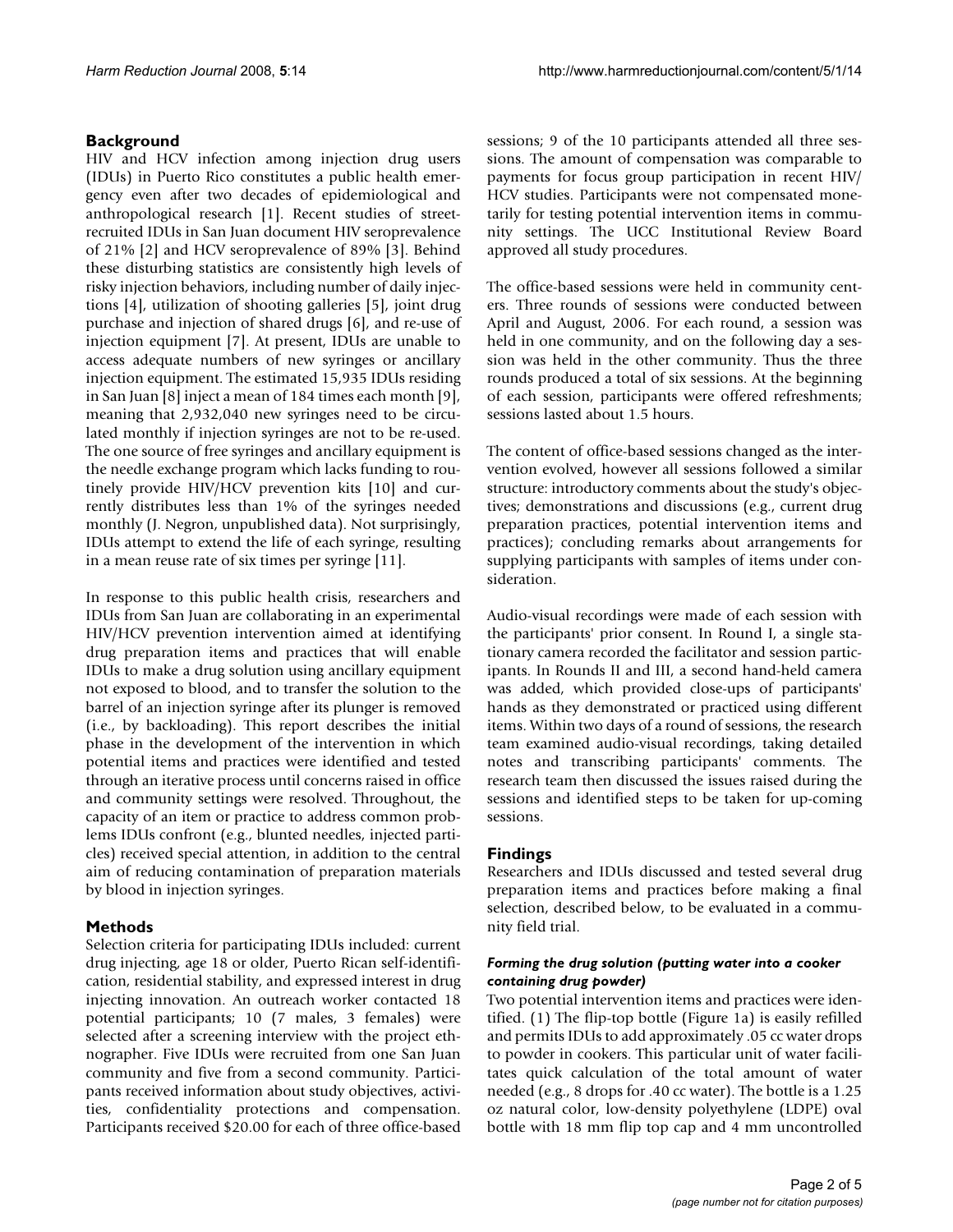

### **Figure 1**

**Final selection of intervention items**. A small flip-top water bottle (1a) permits IDUs to add approximately .05 cc water drops directly to drug powder in cookers and to clean injection syringes by backload rinsing. A preparation syringe (1b), a type of ancillary equipment not used for injecting, permits IDUs to pull up a measurable amount of water to add to drug powder, an alternative to producing water drops with the small water bottle. The Sterifilt filter (1c) attached to a preparation syringe (1d) eliminates the need for cotton or cigarette filters. Drug solution, having been filtered and drawn up into the preparation syringe, is transferred to an injection syringe (1e). The intervention kit (1f) includes a fliptop water bottle, cooker, preparation syringe (*La Criolla*), Sterifilt filters, and bottle of alcohol sanitizer.

dropper orifice. The unit cost of this item is \$0.23. (2) A preparation syringe (i.e., a syringe that is not used for injecting and is considered a type of ancillary equipment) referred to as *La Criolla* (Figure 1b) permits IDUs to pull up a measurable amount of water to add to drug powder, an alternative to producing water drops using the flip-top bottle. This preparation syringe is a modified 1 cc 28 gauge insulin syringe commonly used by IDUs in San Juan. The metal needle is replaced with a 3/8 inch segment of Teflon tubing affixed to the syringe with epoxy, and a thin layer of clear lacquer is applied to the numbers on the barrel. *La Criolla* costs \$0.27 each to produce and has the advantages of number markings familiar to IDUs and number markings that do not rub off easily.

### *Filtering the drug solution*

One filtering device, the Sterifilt filter (Figure 1c), which fits on the preparation syringe described above (Figure 1d), was selected after tests conducted by researchers and IDUs. The Sterifilt filter is a commercially available harm reduction device consisting of a polypropylene body and paper membrane; it is designed to fit onto a syringe and be used a single time. This filter costs \$0.21 per unit and blocks "90% of particles measuring less than five microns," and retains three times less drug than filters commonly used by IDUs, including cotton and cigarette filters [12]. Of all items considered during the study, IDUs expressed greatest interest in the Sterifilt filter primarily because it blocks small particles that clog syringes and, if injected, cause a painful reaction known as "cotton fever." Also, filtering solutions with a Sterifilt filter attached to a preparation syringe result in less use, and thus less blunting, of injection syringe needles.

Study researchers conducted ten office-based trials to determine the number of possible filter re-uses. Each trial, repeated 23–29 times, involved drawing up approximately .5 cc water with a Sterifilt-fitted syringe, removing the filter, holding the membrane against a light bulb, and visually inspecting for ruptures and separations of the paper membrane from the polypropylene body. Survival probability was calculated after each trial; the filter had a 90% probability of surviving six uses.

### *Distributing filtered drug solution to injection syringe(s)*

Researchers and IDUs identified a potential intervention practice of using the preparation syringe, *La Criolla*, to distribute filtered drug solution by backloading to injection syringes (Figure 1e). Advantages include: imperceptible drug retention (i.e., low dead space), widespread familiarity with backloading, familiar number markings on preparation syringe that facilitate determination of solution volume and fair division of portions, and a Teflon needle structure that permits safe transfer of drug solution to injection syringe(s).

### *Cleaning injection syringe*

IDUs in San Juan normally rinse a re-used injection syringe by drawing up and expelling a small amount of water (e.g., .40 cc) through the syringe's metal needle. An alternative to this practice, referred to as backload rinsing, was identified. It involves removing the plunger from the injection syringe; directing a strong, narrow stream of water from the flip-top bottle (Figure 1a) into the syringe barrel, filling its entire length; replacing the plunger; expelling the water out the metal needle. Advantages include: a) the upper portion of the barrel is rinsed (this part is often exposed to drug solution but inadequately rinsed by the traditional cleaning method); b) the need for small, communal water receptacles (*tapitas*) for rinsing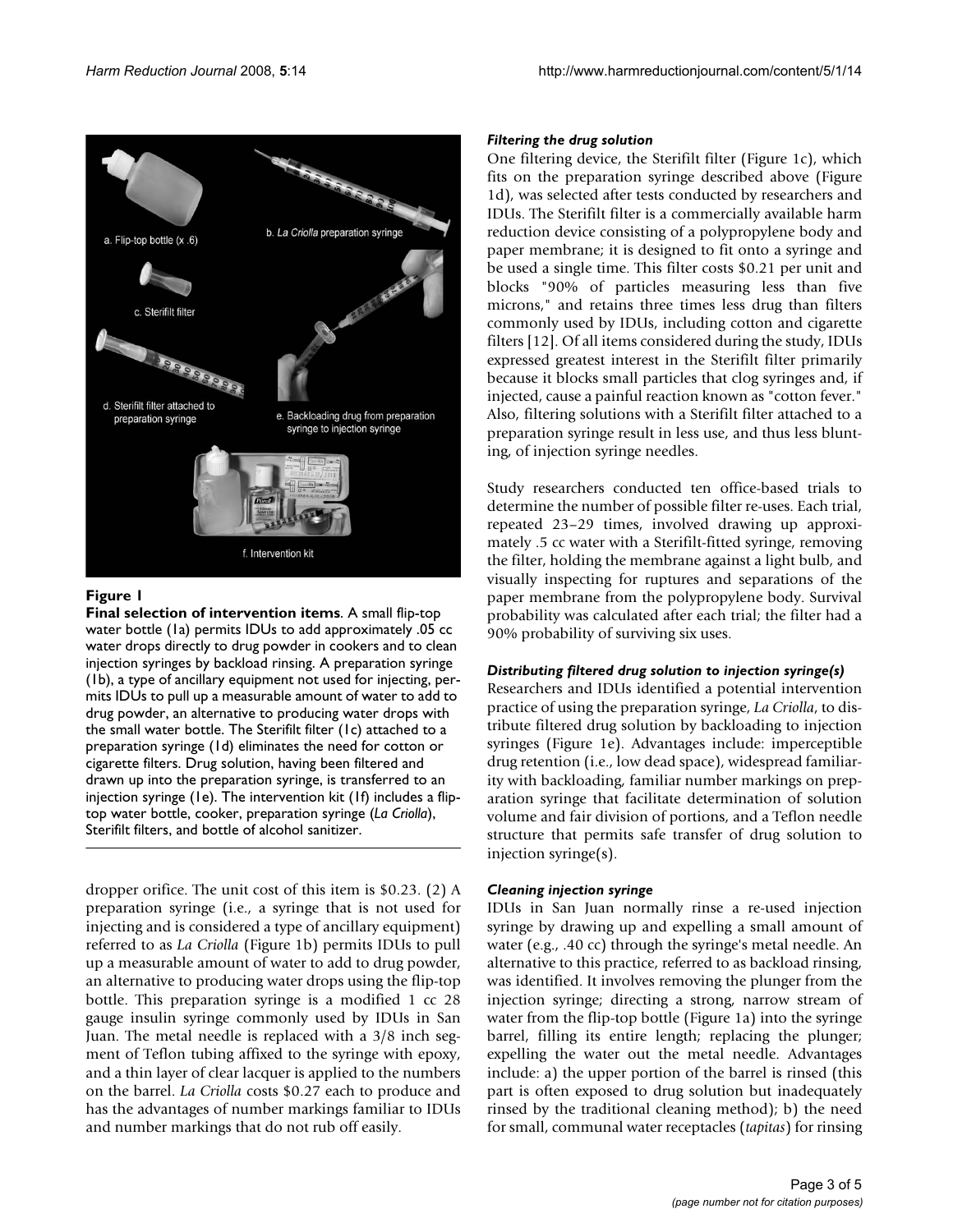injection syringes is eliminated; c) IDUs gain personal control over the water used to rinse injection syringes.

# **Discussion**

IDUs in San Juan are unable to access adequate numbers of new syringes and drug preparation equipment, a situation unlikely to change in the foreseeable future. This report describes initial steps in the development of an experimental intervention that enables IDUs to prepare drug solutions without HIV/HCV-contaminated injection syringes contacting drug preparation materials. The overarching aim is to promote the safe re-use of drug preparation and injection equipment, and to impact the large number of IDUs in San Juan who maintain personal injection syringes but use communal ancillary equipment in shooting galleries and inject drug solutions prepared with other IDUs' injection syringes.

The high level of participant attendance at the three sessions has been critical to the realization of study goals, and was achieved by: a) offering substantial monetary compensation; b) holding small group sessions to facilitate detailed demonstrations and discussions of injection practices; c) selecting participants on the basis of neighborhood residence to ensure social ease at the sessions; d) conducting sessions at community centers close to where participants live and engage in daily activities. An additional distinctive factor in sustaining participant interest was the overt recognition by researchers of the expert knowledge and skills possessed by participating IDUs.

Both male and female IDUs contributed to this study but gender did not appear to be relevant in the discussions, testing, or selection of items for the intervention kit (Figure 1f). All of the participants were veteran IDUs with generally comparable drug-related knowledge and skills, and access to monetary resources. They engaged in similar drug injection practices, each maintaining a personal syringe but engaging in indirect sharing (e.g., using communal cookers and water receptacles, distributing the contents of their syringe to others, injecting drug solutions prepared by other IDUs). Even though gender was not a significant factor in this initial study, it is possible that important gender differences may exist in the ability of IDUs to carry or store intervention items because kits are easily added to women's purses, and women are less subject than males to police searches in San Juan. Gender differences in adoption rates may also appear if the intervention is introduced to a larger sample of IDUs in which there are differences between males and females in injection practices (e.g., women in certain circumstance may be less likely to control the drug preparation process). These issues will be explored when the intervention is evaluated in community trials. It is hoped that this intervention proves to be beneficial for IDUs in Puerto Rico and perhaps for other IDU populations that experience inadequate access to programs, including syringe exchange programs, shown to be effective in addressing HIV and viral hepatitis.

## **Authors' contributions**

HAF contributed to study conception and design, and data analysis and interpretation, and drafted the manuscript. HMC contributed to study conception and design, oversaw data collection, contributed to data analysis and interpretation, and helped draft the manuscript. JN participated in data collection and interpretation. RRR advised on study design and data interpretation.

### **Acknowledgements**

The authors wish to recognize John G. H. Cant who prepared the figure for this report, and J. Bryan Page, Eddy Rios, and Paul Shapshak who served as consultants to the study. We are especially grateful to the highly committed project personnel: Irmaly Sosa, Marilyn Torres, Patricia Alvarez, Antonio Arencibia, David Benjamin, Rafael Quinones, Mayra Soto, and Wanda Trinidad. This study was funded by the National Institute on Drug Abuse, Grant 1 R21 DA018600.

### **References**

- 1. Cohen J: **[Rich port, poor port.](http://www.ncbi.nlm.nih.gov/entrez/query.fcgi?cmd=Retrieve&db=PubMed&dopt=Abstract&list_uids=16873644)** *Science* 2006, **313(5786):**475-476.
- 2. Deren S, Robles RR, Andia JF, Colon HM, Kang SY, Perlis T: **[Trends](http://www.ncbi.nlm.nih.gov/entrez/query.fcgi?cmd=Retrieve&db=PubMed&dopt=Abstract&list_uids=11242184) in HIV seroprevalence and needle sharing among Puerto [Rican drug injectors in Puerto Rico and New York: 1992–](http://www.ncbi.nlm.nih.gov/entrez/query.fcgi?cmd=Retrieve&db=PubMed&dopt=Abstract&list_uids=11242184) [1999.](http://www.ncbi.nlm.nih.gov/entrez/query.fcgi?cmd=Retrieve&db=PubMed&dopt=Abstract&list_uids=11242184)** *J Acquir Immune Defic Syndr* 2001, **26:**164-169.
- 3. Reyes JC, Colon HM, Robles RR, Rios E, Matos TD, Negron J, Marrero CA, Calderon JM, Shepard E: **[Prevalence and correlates of](http://www.ncbi.nlm.nih.gov/entrez/query.fcgi?cmd=Retrieve&db=PubMed&dopt=Abstract&list_uids=17075726) [hepatitis C virus infection among street-recruited injection](http://www.ncbi.nlm.nih.gov/entrez/query.fcgi?cmd=Retrieve&db=PubMed&dopt=Abstract&list_uids=17075726) [drug users in San Juan, Puerto Rico.](http://www.ncbi.nlm.nih.gov/entrez/query.fcgi?cmd=Retrieve&db=PubMed&dopt=Abstract&list_uids=17075726)** *J Urban Health* 2006, **83:**1105-1113.
- 4. Colon HM, Finlinson HA, Robles RR, Deren S, Andia JF, Kang SY, Oliver-Velez D: **Joint drug purchases and drug preparation risk behaviors among Puerto Rican injection drug users.** *AIDS Behav* 2001, **5:**85-96.
- 5. Robles RR, Marrero CA, Reyes JC, Colon HM, Matos TD, Finlinson HA, Munoz A, Melendez M, Sahai H: **[Risk behaviors, HIV serop](http://www.ncbi.nlm.nih.gov/entrez/query.fcgi?cmd=Retrieve&db=PubMed&dopt=Abstract&list_uids=9580534)[ositivity, and tuberculosis infection in injecting drug users](http://www.ncbi.nlm.nih.gov/entrez/query.fcgi?cmd=Retrieve&db=PubMed&dopt=Abstract&list_uids=9580534) [who operate shooting galleries in Puerto Rico.](http://www.ncbi.nlm.nih.gov/entrez/query.fcgi?cmd=Retrieve&db=PubMed&dopt=Abstract&list_uids=9580534)** *J Acquir Immune Defic Syndr Hum Retrovirol* 1998, **17:**477-483.
- 6. Colon HM, Finlinson HA, Robles RR, Deren S, Andia JF, Kang SY, Oliver-Velez D: **Joint drug purchases and drug preparation risk behaviors among Puerto Rican injection drug users.** *AIDS Behav* 2001, **5:**85-96.
- 7. Mino M, Deren S: **Disparities in HIV prevention services, infection rates and mortality: a comparison of drug users in Puerto Rico and New York.** National Development and Research Institutes, New York; 2004.
- 8. Friedman SR, Tempalski B, Cooper H, Perlis T, Keem M, Friedman R, Flom PL: **[Estimating numbers of injecting drug users in met](http://www.ncbi.nlm.nih.gov/entrez/query.fcgi?cmd=Retrieve&db=PubMed&dopt=Abstract&list_uids=15273263)ropolitan areas for structural analyses of community vulner[ability and for assessing relative degrees of service provision](http://www.ncbi.nlm.nih.gov/entrez/query.fcgi?cmd=Retrieve&db=PubMed&dopt=Abstract&list_uids=15273263) [for injecting drug users.](http://www.ncbi.nlm.nih.gov/entrez/query.fcgi?cmd=Retrieve&db=PubMed&dopt=Abstract&list_uids=15273263)** *J Urban Health* 2004, **81:**377-400.
- Mino M, Deren S: Disparities in HIV prevention services, infec**tion rates and mortality: a comparison of drug users in Puerto Rico and New York.** National Development and Research Institutes, New York; 2004.
- 10. Finlinson HA, Oliver-Velez D, Deren S, Cant JGH, Colon HM, Robles RR, Kang SY, Andia JF: **[A longitudinal study of syringe acquisi](http://www.ncbi.nlm.nih.gov/entrez/query.fcgi?cmd=Retrieve&db=PubMed&dopt=Abstract&list_uids=16861181)tion by Puerto Rican injection drug users in New York and [Puerto Rico: implications for syringe exchange and distribu](http://www.ncbi.nlm.nih.gov/entrez/query.fcgi?cmd=Retrieve&db=PubMed&dopt=Abstract&list_uids=16861181)[tion programs.](http://www.ncbi.nlm.nih.gov/entrez/query.fcgi?cmd=Retrieve&db=PubMed&dopt=Abstract&list_uids=16861181)** *Subst Use Misuse* 2006, **41:**1313-1336.
- 11. Mino M, Deren S: **Disparities in HIV prevention services, infection rates and mortality: a comparison of drug users in**